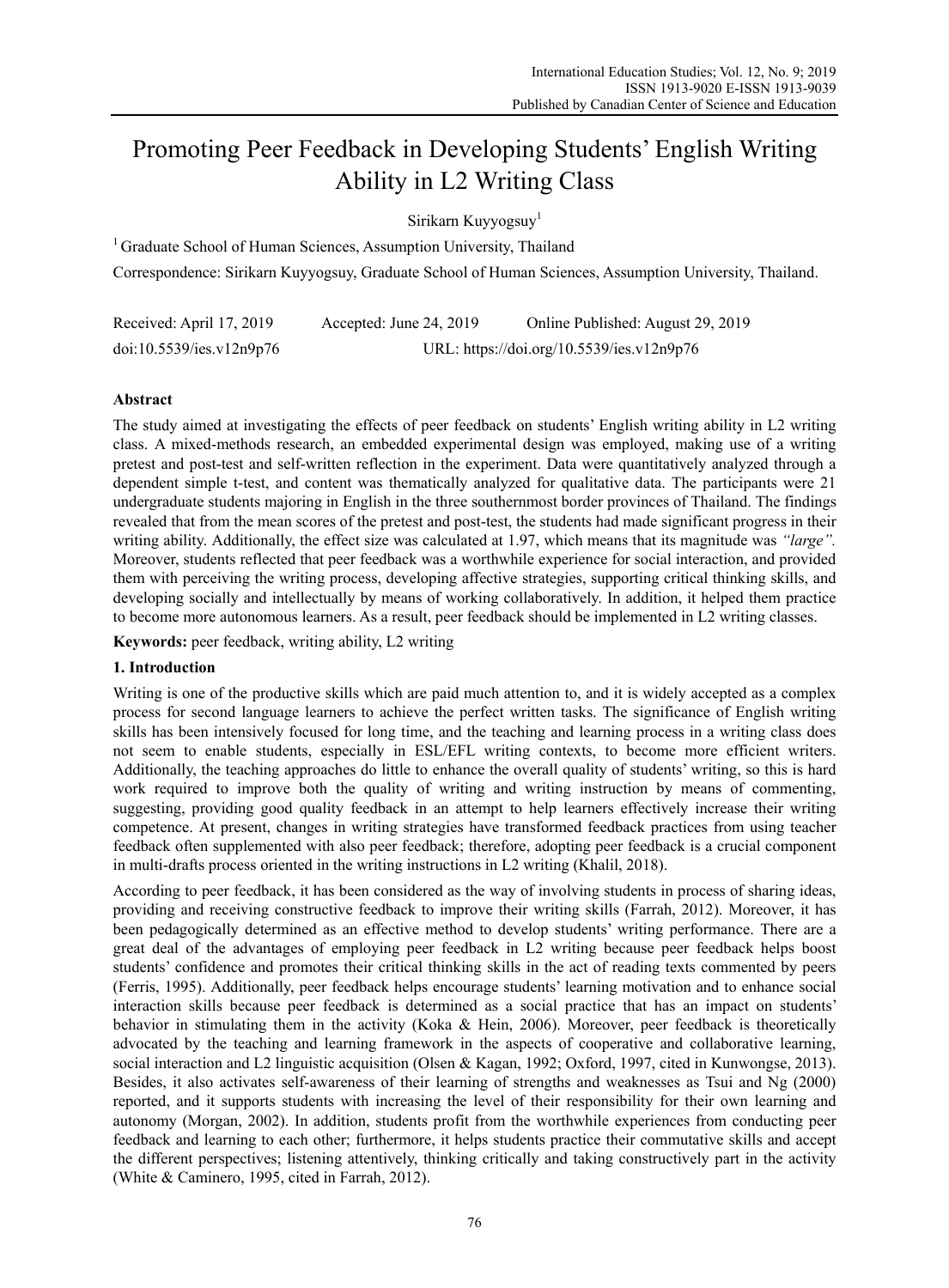Although there are many positive viewpoints of peer feedback, utilizing peer feedback in ESL/EFL writing classes should be cautiously taken into teachers' consideration because there are some studies noting that students prefer adopting teacher feedback to peer feedback in classes. For instance, the peer-involved activity is time-consuming because learners are not familiar with the process. Peer feedback is a lengthy process, for learners have to spend much time reading drafts, taking notes, collaborating with another reader to achieve a consensus by means of giving a written commentary or engaging orally with the writer in a feedback circle, which consumes quite some time as Rollinson (2005) claimed. Additionally, the findings of Speck's (2000) study revealed that students still lack the necessary skills and appropriate level of confidence to evaluate or criticize peers' writing. Furthermore, students favor the teacher's comments to peer feedback since they still lack confidence on critiquing peers' tasks and have their own linguistic limitations. Moreover, there is the familiarity and belief that the teacher possesses all knowledge to provide better qualified feedback; in addition, some students misunderstand about the concept of peer feedback and do not know how to properly provide peer correction (Chen & Lin, 2008; Ferris, 2002; Hyland & Hyland, 2006; Tang & Tithecott, 1999, cited in Kunwongse, 2013). Nevertheless, while comparing the benefits and drawbacks of peer feedback use, the findings of various studies displayed that students accepted the advantages rather than the disadvantages in doing peer feedback as concluded by Van Zundert et al.'s (2010) study.

In addition, many studies highlighted that peer feedback has been more increasingly adopted in L2 writing classes because the process of peer feedback has been proved as an effective pedagogical tool to develop students' writing skills (Corbin, 2012). However, referring to the Thai educational context, it has intensively focused on a teacher-centered approach, which places emphasis on the pivotal role dominated by teachers. This situation inevitably produces the spoon-feeding teaching style and strictness of the teaching process to the students. Nonetheless, to maximize students' learning motivation, peer feedback has become a worthy and interesting activity, which has helped teachers alter the learning practice in the way of emphasizing about the role of the students. Consequently, the overarching aim of this study involved students' development of their writing skills through peer feedback in an attempt to measure their progress while writing. Therefore, the research question attempted to investigate the effects of incorporating peer feedback to improve students' English writing conducted in an EFL tertiary writing class in the three southernmost border provinces of Thailand.

#### **2. Literature Review**

The significance of feedback in language learning is ordinarily discovered with widespread agreement in the field of English language teaching with attempt to develop students' written tasks. Written feedback is the crucial tasks for writing teachers to evaluate students' written performance to lead them to production quality improvement. Written feedback is considered as the input from a reader to a writer, which delivers information to the author for revision covering the comments, questions, and suggestions proposed by a reader, and the writer is able to revise the original in ways of adding more information, reinforcing logical organization, clarifying the development of ideas, or correcting word choice or tense (Keh, 1990, cited in Lei, 2017). In an EFL writing class, there are four types of feedback: teacher feedback, peer evaluation, self-assessment and cyber based revision, of which teacher feedback has been a tradition employed for many years. With the approach of the writing process, peer feedback has become a more increasingly vital component in a writing class owing to advocating student-centered learning (Lei, 2017). Peer feedback is classified under several names such as peer critique, peer review, peer revision, peer response, peer editing and peer evaluation, which is defined as a collaborative learning activity providing language learners to exchange their drafts and offer feedback to each other for the objective of revision (Mangelsdorf, 1992, cited in Lei, 2017). Peer feedback can be either provided in the form of a written or oral mode, or synchronous or asynchronous mode; moreover, it has been seen as a crucial feedback delivery system in process-based second language writing classes. More importantly, several studies have affirmed the positive effects of peer feedback toward the development of ESL/EFL writing contexts (Austria, 2017; Brusa & Harutyunyan, 2019; Graham, 2010; Khalil, 2018; Kunwongse, 2013; Lam, 2010; Min, 2016; Rollinson, 2005).

#### *2.1 Benefits and Drawbacks of Peer Feedback Toward Teaching and Learning*

Many researchers have reported that peer feedback can be valued as an effective hands-on learning experience because it helps increase students' writing competence in a way of permitting them to take the role of the authors and reviewers whose task is to offer feedback to their peers' tasks (Hansen & Liu, 2005; Lam, 2010). Moreover, peer feedback is widely believed to be beneficial to students in developing their writing, for it is timely and more informative, which are crucial components for their active engagement in offering feedback giving them a voice in scaffolding and constructing their own ability and eventually sharing their ideas (Lu & Law, 2012; Reynolds,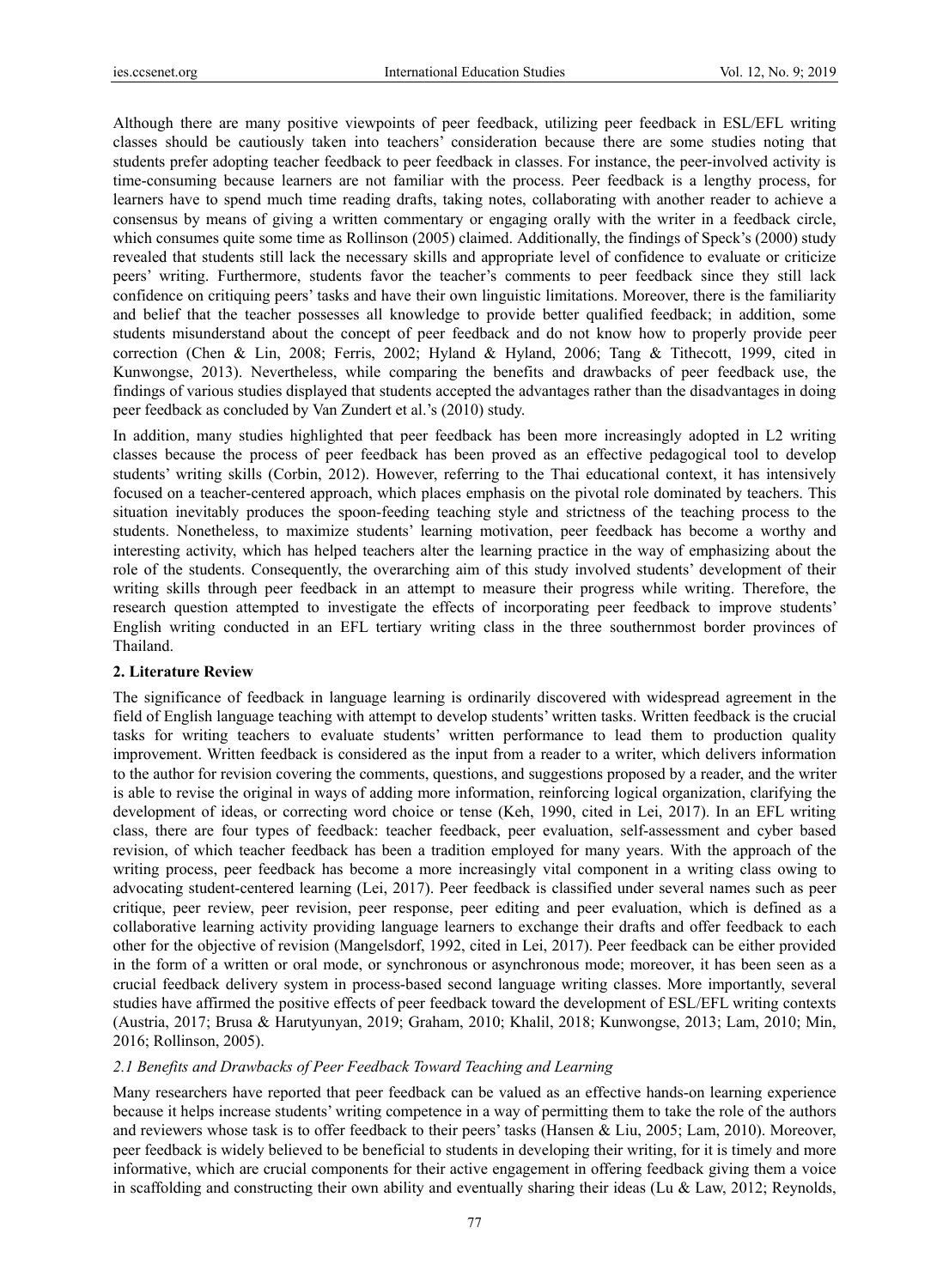2009). Additionally, peer feedback has received importance for the potential of developing students' learning from various researchers in L2 writing (Hu, 2005; Lam, 2010; Min, 2016). For example, peer feedback provides students with multiple sources of constructive feedback; the recursive process of peer feedback also raises self-awareness, builds confidence, increases motivation, boosts their critical thinking skills, and supports their social skills (Farrah, 2012; Hirose, 2008; Orsmond et al., 2013). In addition, the role of the peer feedback process allows students to be the main actor and modeler for their learning process; this helps students develop learner autonomy more effectively and achieves higher levels of critical thinking; furthermore, it assists learners to develop critical reflection skills, learn to listen, evaluate adopting clear criteria and offer good quality feedback. Students as the assessees also learn through metacognitive processes; such as, reflection and the ability to justify their products, and accepting or rejecting suggestions including using their own argumentation (Liu & Carless, 2006, cited in Brusa & Harutyunyan, 2019).

In spite of the perceived benefits, several studies found that there were still some negative perspectives toward peer feedback use. As Rollinson (2005) mentioned, the peer activity is so time-consuming when the learners are not familiar with the peer feedback process because the process is very length with covering reading and making notes, collaborating with another reader to reach a consensus, and giving a written commentary or being involved orally with the writer that takes a significant amount of time. Furthermore, students' failure of conducting peer feedback may be due to the frustrating feedback conveyed to the student writer when the student readers deliver their information. Hence, this is the reasons for the need of peer feedback training (Min, 2005), time limitations (Leki, 1991), and the qualified feedback and credibility on peer response (Torwong, 2003). As a result, intensive peer training is imperative to practice students to become qualified informants in both providing and receiving feedback on the critique of their compositions. Additionally, the importance of peer feedback has been immensely focused on L2 learning theories with changes in communicative language teaching and the process approach to writing with moving a teacher-centered classroom into a student-centered classroom.

Nonetheless, when comparing with the benefits and drawbacks of peer feedback, its benefits have been obviously outweighed as several studies confirmed (Lam, 2010; Van Zundert et al., 2010). In short, there is no denying that peer feedback has a great deal of potential for the development of ESL/EFL students to increase their writing abilities despite having some disadvantages. However, in an attempt to display the advantages of the use of peer feedback in L2 writing, in the present study, written reflections were designed to explore students' perceptions toward peer feedback in increasing their writing ability; this particularly assisted students to obtain the full benefits from the activity and simultaneously helped teachers learn about students' learning barriers by preparing further guidance for future teaching to get them to learn how to perform in subsequent writing tasks. Hence, it is necessary for teachers to update themselves and keep up with the changes in order to adapt themselves to develop and change the system through employing written reflections in the teaching and learning processes (Tosuncuoglu, 2019).

#### *2.2 Writing Process*

The process of the writing approach is perceived as the development of written tasks as the whole process from the beginning to the final draft (White  $\&$  Arndt, 1991). It is imperative for writing teachers to understand how the writing process works to help students maximize their problem-solving skills when they are involved in each stage. In this study, the writing process was divided into six stages: Preparation, Drafting, Evaluating, Interactive back-feedback, Reviewing and Revising, which were adapted from Flower and Hayes (1981), White and Arndt (1991) and Kim (2005)'s conceptual frameworks. These stages are explained as follows: 1) Preparation: students were asked to compose a paragraph by generating their ideas, mind-mapping or conducting an outline, and using grammatical structure. 2) Drafting: students conveyed all of their thoughts into a written paragraph. 3) Evaluation: students conducted a peer group activity by evaluating their peers' work through discussion. 4) Interactive-back feedback: the student writer could immediately ask for clarification of the errors if they disagreed with their peers' response. 5) Reviewing: students monitored their work by self-assessment. 6) Revising: students were asked to rewrite their paragraph including checking grammar use and handwriting. With regards to the students' roles in doing peer feedback, students take the responsibility of their roles as the assessors and assessees. As the assessors, they evaluate their peer's task by providing feedback while as the assessees, they take the role of the students who obtain feedback and instantaneously discuss if they object to their peers' responses (Kim, 2005).

## **3. Methodology**

## *3.1 Research Design*

The researcher employed the embedded experimental model of a mixed-methods research of which a qualitative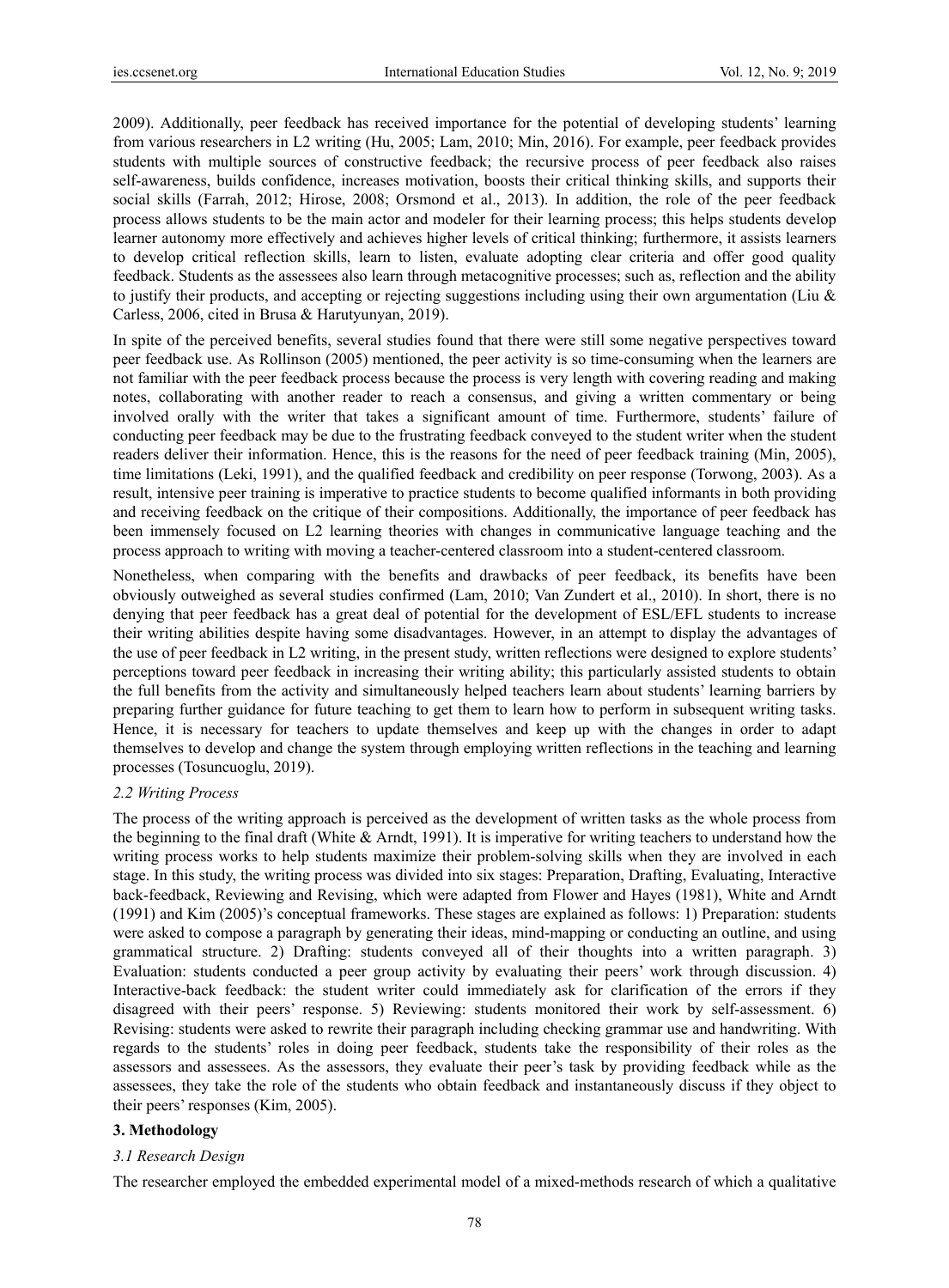method was embedded in a quantitative experiment to reinforce the experimental design (Creswell, 2011). Data were quantitatively collected by means of a pre-posttest of writing and written reflection was qualitatively used.

#### *3.2 Participants*

The study was carried out in the 2018 academic year. The participants were 21 third-year English majors in a university in the three southernmost border provinces of Thailand. They were required to participate in a writing class for approximately 11 weeks. They already had basic English knowledge because they had finished two years of English courses, which covered English Structure I, English Structure II, Writing I and Writing II. As a result, this implied that they had sufficient English writing ability to provide feedback through a peer group activity.

### 3.2.1 Context of the Study

As part of a larger study about doing a peer-involved activity in L2 writing class, this study investigated the effects of using peer feedback in the writing of 21 Thai EFL university students. In reference to the students' backgrounds, they were all Muslims who had graduated from private religious schools. Specifically, they speak Pattani-Malay, which is a dialect in which Thai-Muslims use as their mother tongue. In regard to the Thai government, all of the public schools and universities are required to use Thai language for mother tongue-based education in mediating. Nevertheless, the students were permitted to use the dialect in case that they could not clarify the intended meaning or some information to their peers.

#### *3.3 Data Collection Tools*

For the first research tool, the writing pretest and post-test was adopted to measure students' English proficiency, and self-written reflections were employed as the second research tool after peer feedback session. The data were also collected to provide more insight into incorporating peer feedback to improve their L2 writing.

## 3.3.1 Writing Test

In the study, narrative paragraph writing was used as the pretest and post-test to investigate students' English writing competence. The evaluation criteria consisted of five major writing components: mechanics, language use, vocabulary, organization and content, which were based on Jacobs' (1981, cited in Haswell, 2005) scoring profile; each writing component was divided into four rating levels of *"Very poor, Fair to poor, Good to average, and Very good to excellent"*. For the test, students were requested to write a narrative paragraph on the topic of *"An Interesting Day Last Summer"* of approximately 180-200 words. The test duration was for 1.30 hours, and they were allowed to use a dictionary in the exam if they wished.

## 3.3.2 Self-Written Reflection

To gain some insight into utilizing peer feedback in developing students' writing skills, self-written reflections were employed to explore what they had learned in conducting a peer group discussion. Reflective thinking has been more increasingly employed as a form of critical expression with its necessities in teachers' professional development as the important factor on reflective teaching in language teaching (Mann & Walsh, 2017). This notion was used by the students who acted as student teachers in providing feedback to their peers. Furthermore, for the researcher to improve a better teaching performance, written reflection worksheets were distributed to students to reflect upon using peer feedback. The worksheet consisted of three main sections with nine questions. Section I investigated students' understanding about the writing process; students were requested to write the six stages of peer feedback by focusing on the details of each. Section II explored students' benefits and drawbacks of peer feedback, and Section III involved students' additional recommendations in conducting peer feedback in a writing course. The time duration for doing the written reflection was 20-30 minutes.

## *3.4 Data Analysis*

To ensure inter-rater reliability, a dependent sample t-test was employed in the data analysis. The writing scores were given by two raters, which compared and analyzed the data by adopting normal distribution, correlation coefficient and a t-test. The data analysis showed correlations among the two raters' grading the students' pretest and post-test scores of writing quality; the Spearman's Rho correlation coefficient was 0.85 and 0.87, respectively.

Referring to the self-written reflection, thematic content analysis was employed in the main method of the data analysis and interpretation in the present study. For the content validity, three English language experts who held a doctoral degree with several years of English teaching experience judged the guidelines of the written self-reflection for its congruence toward the objectives. The self-reflection guidelines were developed as comments and recommendations. The content was validated at 0.70. To ensure the reliability, the inter-rater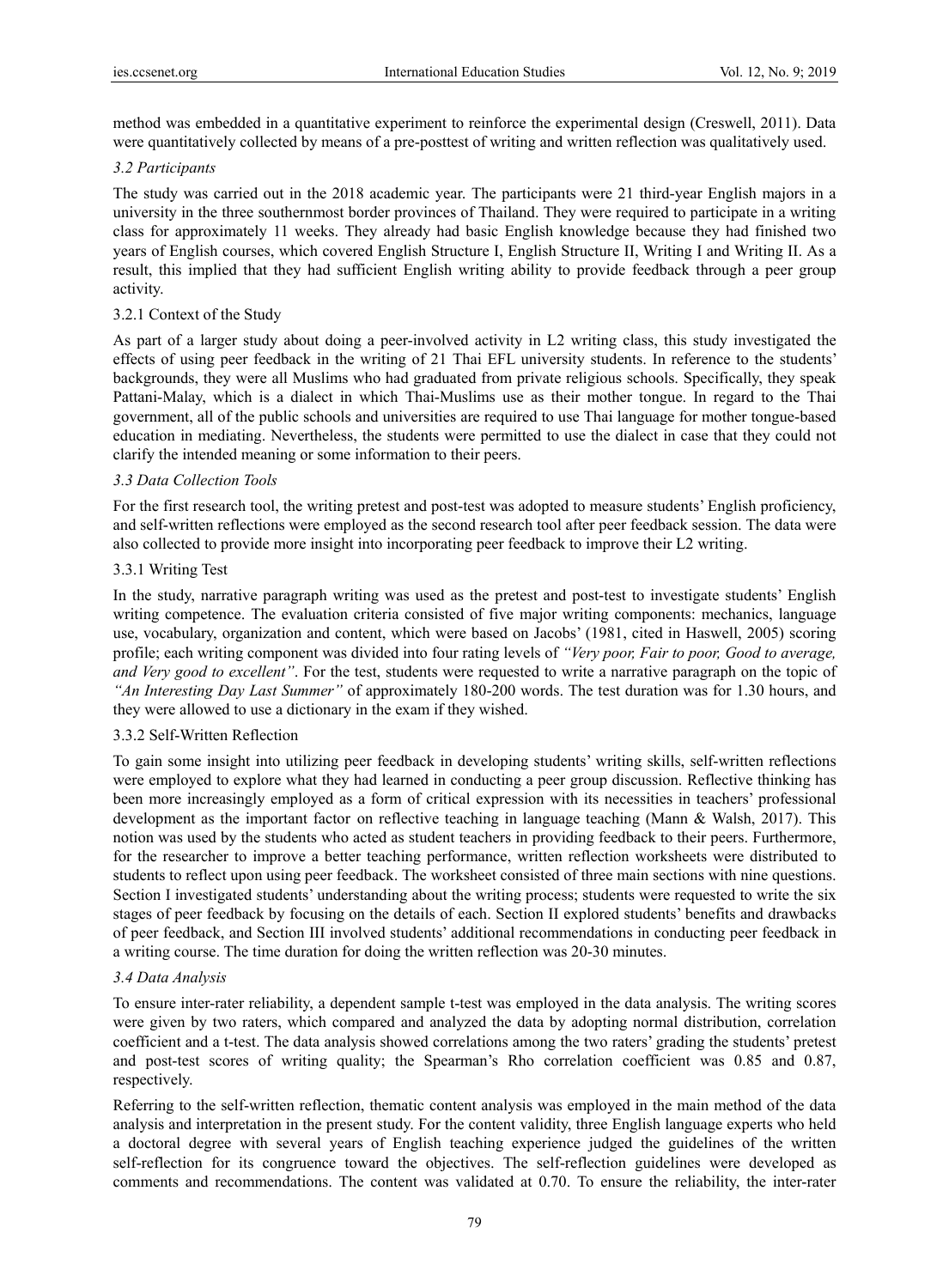reliability was measured, and Pearson's correlation coefficient was 0.85.

#### *3.5 Data Collection Procedure*

In the study, a writing pretest was used to measure students' prior English knowledge in the first week. Afterwards, the students were effectively trained how to construct a paragraph with the writing process, to provide feedback, to adopt peer feedback materials, and to conduct peer discussion. Peer feedback training took the first three weeks. In the following eight weeks, students studied about descriptive and narrative paragraph writing, and each week, heterogeneous groups of three members were formed to conduct peer feedback. Finally, students were asked to reflect upon the peer feedback through a self-written reflection. To measure students' English writing efficiency, they were required to do a writing post-test.

### 3.5.1 Peer Feedback Training

Before the peer feedback session, the teacher should realize the aspects to effectively implement peer feedback in a writing class on how to train students to adopt peer feedback effectively by having a well-managed plan (Hansen & Liu, 2005). Hence, the concepts and guidelines from Min's (2005) four-step procedure and Lam's (2010) peer feedback training workshop were adapted as the aim of the study in an appropriate way.

The peer training lasted the first three weeks of the writing course. The peer feedback training was divided into three stages: modeling, exploring and consciousness-raising. Modeling Stage: The researcher introduced the peer group activity and explained about the purpose of adopting peer feedback in detail. Afterwards, the researcher highlighted the advantages of peer feedback and shared about the objectives of peer training to enable the students to have adequate revision skills to complete their tasks. Later, the researcher demonstrated the writing process, a four-step procedure; namely, clarifying, identifying, explaining and giving suggestions, as well as employing peer feedback checklists, and coding the five types of errors on the tasks. Exploring Stage: Students were required to do some exercises about the four-step procedure, five types of errors, and peer feedback checklists with some examples. This helped them to practice evaluate how well the students understood the use of the peer feedback materials. Next, they exchanged the tasks with their peers and discussed the errors. After that, seven students of each group were interviewed about what they had learned about the peer feedback materials. Consciousness-Raising Stage: As the last stage of the peer feedback training, students were required to produce a written narrative paragraph of about 150 words, and 21 students were divided into a group of three with mixed English proficiency. Peer feedback occurred naturally; however, if an assessee objected to a peer response, he/she suddenly debated and asked for clarifications about the grammatical mistakes from the readers. After completing the peer training, the students were requested to reflect upon adopting the peer feedback process.

#### **4. Results**

## *4.1 Results of the Quantitative Data*

The results presented that the students' post-test writing scores were significantly higher than that of the pretest after the peer feedback session ( $t = 25.89$ ,  $p < 0.05$ ) (refer to Table 1).

| Writing Test N Mean |    |            | – SD | Level                      | Mean Gain |          | df Sig. (One-tailed) |
|---------------------|----|------------|------|----------------------------|-----------|----------|----------------------|
| Pretest             | 21 | 69.19 2.60 |      | Fair to Poor               | 5 1 4     |          |                      |
| Post-test           | 21 |            |      | 74.33 2.62 Good to Average |           | 25.89 20 | .000                 |

Table 1. Statistical test of the mean of the writing pretest and post-test

As Table 1 presented above, by examining the statistically significant differences between the pretest and the post-test writing scores, the results from the dependent sample t-test illustrated that students' mean scores of the writing post-test were M = 74.33, S.D = 2.62, which indicated a level of *'Good to average'*. This was significantly higher than the mean scores of the pretest at  $M = 69.19$ , S.D = 2.60 in a level of *'Fair to poor'* with a significant difference at  $p = 0.000$ . The researcher also calculated the effect size of the magnitude of the peer feedback by adopting Cohen's d values. The value of eta squared was 1.97, which suggested a large effect (Cohen, 1988, cited in Pallant 2001). Cohen's d values and the interpretation for the magnitude of the effect were noted as *d* = 0.2 that was considered a *'small'* effect size, 0.5 represented a *'medium'* effect size, and 0.8 a *'large'* effect size. Thus, this illustrated that there was a large effect size with a substantial difference in students' writing performance scores before and after using peer feedback. In addition, this implied that peer feedback was a predictor of students' English writing improvement. Moreover, to analyze students' English writing with the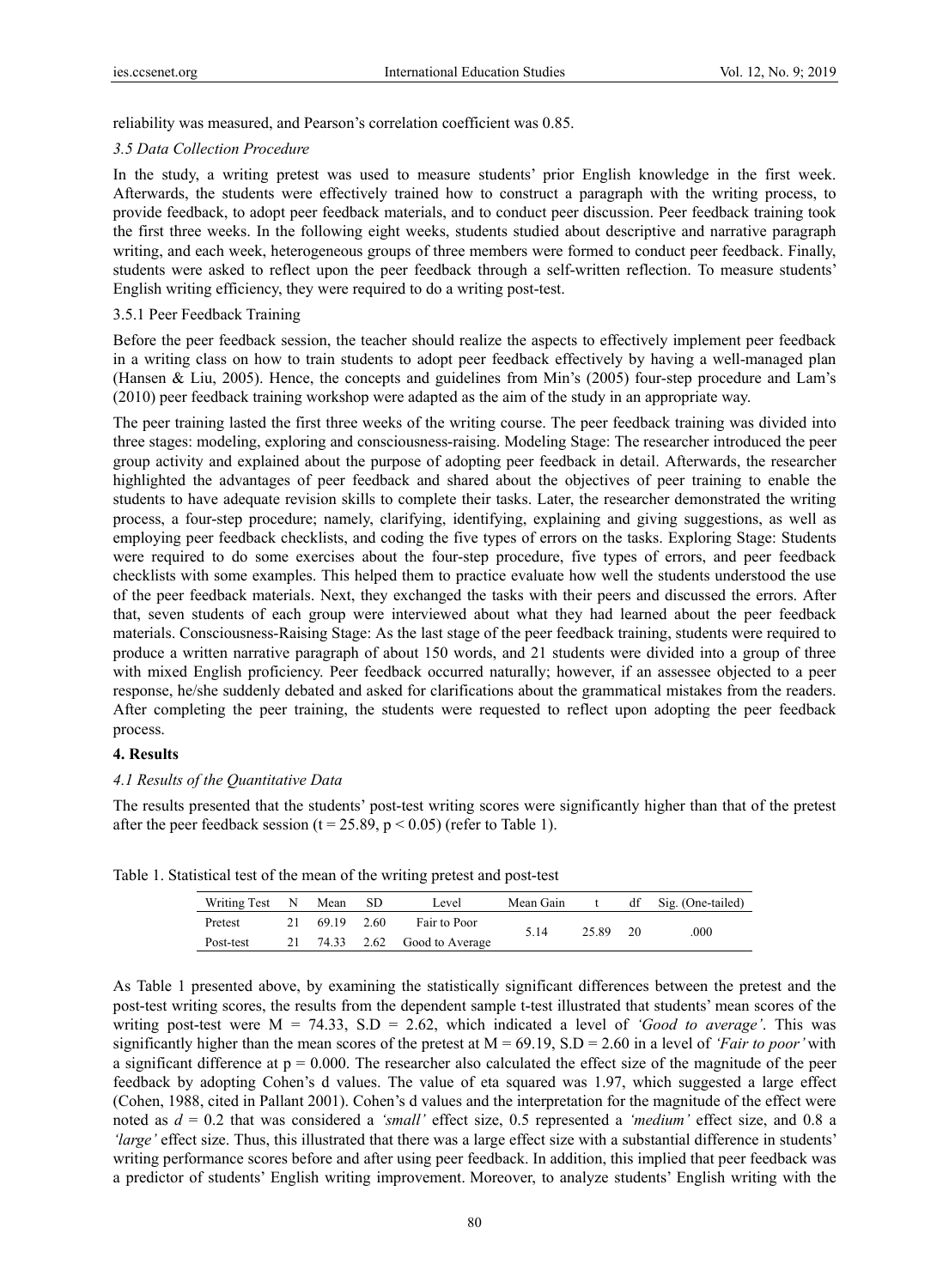five types of errors between the writing pretest and post-test, the dependent sample t-test was adopted to calculate the mean scores of each (refer to Table 2).

| Criteria     | <b>Writing Test</b> | N  | Mean  | <b>SD</b> | Assessment      | Mean<br>Gain |       | df | Sig. (One-tailed) |  |
|--------------|---------------------|----|-------|-----------|-----------------|--------------|-------|----|-------------------|--|
| Mechanics    | Pre                 | 21 | 3.48  | .51       | Fair to Poor    | 0.52         | 4.69  | 20 | .000              |  |
|              | Post                | 21 | 4.00  | .31       | Good to Average |              |       |    |                   |  |
|              | Pre                 | 21 | 16.86 | 1.27      | Fair to Poor    | 1.14         | 14.60 | 20 | .000              |  |
| Language use | Post                | 21 | 18.00 | 1.18      | Good to Average |              |       |    |                   |  |
| Vocabulary   | Pre                 | 21 | 14.33 | .57       | Good to Average | 0.76         | 5.58  | 20 | .000              |  |
|              | Post                | 21 | 15.10 | .70       | Good to Average |              |       |    |                   |  |
| Organization | Pre                 | 21 | 14.24 | .88       | Good to Average | 0.81         | 7.24  | 20 | .000              |  |
|              | Post                | 21 | 15.05 | .97       | Good to Average |              |       |    |                   |  |
| Content      | Pre                 | 21 | 20.29 | 1.23      | Fair to Poor    | 1.81         | 20.60 | 20 | .000              |  |
|              | Post                | 21 | 22.10 | 1.22      | Good to Average |              |       |    |                   |  |

Table 2. Statistical comparison of the writing scores based on each category of the writing rubric

As Table 2 presented, the results showed that there were statistically significant differences at  $p = 0.000$  on the five types of error categories. This demonstrated that students' mean scores of each category in the writing pretest and post-test were 'Mechanics' ( $M = 3.48$ ,  $SD = 0.51$ ;  $M = 4.00$ ,  $SD = 0.31$ ), 'Language use' ( $M = 16.86$ ,  $SD = 18.00$ :  $M = 18.00$ ,  $SD = 1.18$ ), 'Vocabulary' ( $M = 14.33$ ,  $SD = 0.57$ :  $M = 15.10$ ,  $SD = 0.70$ ), 'Organization'  $(M = 14.24, SD = 0.88; M = 15.05, SD = 0.97)$ , and 'Content'  $(M = 20.29, SD = 1.23; M = 22.10, SD = 1.22$ . To elaborate, in the types of mechanics, language use and content, students performed their writing efficiency in the level of *'Fair to poor'* in the writing pretest; however, after the writing course, students could improve their writing ability which was in the level of *"Good to average"* in the writing post-test. Subsequently, regarding the types of using vocabulary and content, students had prior English knowledge in the level of *'Good to average'* in the writing pretest. Nevertheless, although the students were still in the same level of adopting the vocabulary and the organization produced in the writing post-test, this indicated that students' mean scores had increased in both types. As mentioned above, after the peer feedback session, students significantly improved their English writing in all error categories in the writing post-test.

### *4.2 Results of the Qualitative Data*

For the self-written reflections, triangulation was utilized to raise the validity and reliability of the findings. The results illustrated that four major themes were extracted from analyzing the data: 1) Learning strategies about the writing process, 2) affective strategies, 3) critical thinking skills, and 4) students' beliefs and changes for writing improvement with the subthemes, categories as well as the frequency count and percentages (refer to Table 3).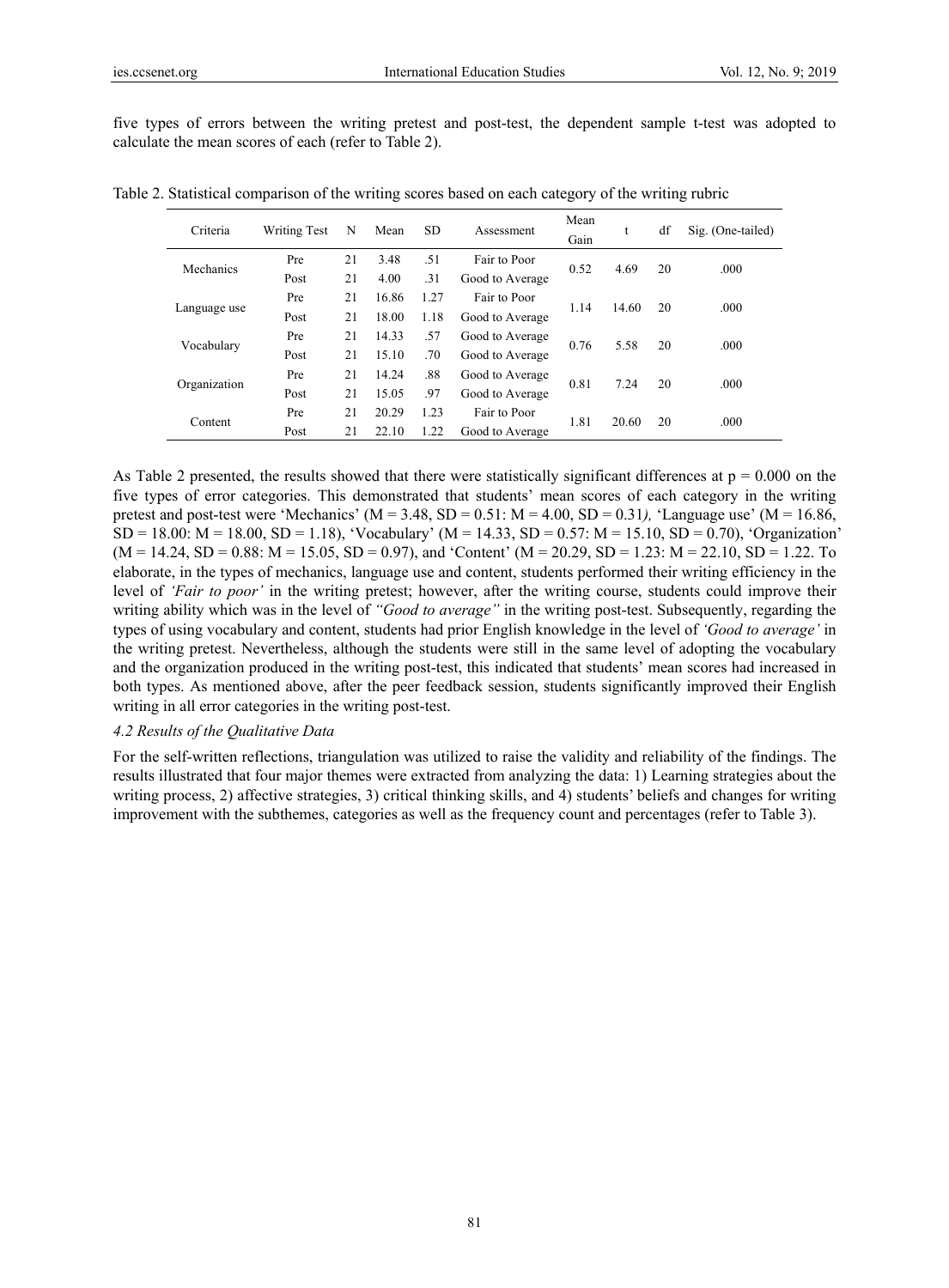| 533 (100%)<br>$363 = (68.10\%)$<br>Theme 1: Learning Strategy about Writing Process<br><b>Frequency Count Totally</b><br>$=$                                                                                                                                                                                                                                                                           |        |                                                         |                                                                                                                               |                                                                                 |                            |                                                                                                                                                                                                    |  |                               |                                                                                                                                                                                                  |                            |                                                           |                                                                                                                                             |                        |                                      |                 |  |
|--------------------------------------------------------------------------------------------------------------------------------------------------------------------------------------------------------------------------------------------------------------------------------------------------------------------------------------------------------------------------------------------------------|--------|---------------------------------------------------------|-------------------------------------------------------------------------------------------------------------------------------|---------------------------------------------------------------------------------|----------------------------|----------------------------------------------------------------------------------------------------------------------------------------------------------------------------------------------------|--|-------------------------------|--------------------------------------------------------------------------------------------------------------------------------------------------------------------------------------------------|----------------------------|-----------------------------------------------------------|---------------------------------------------------------------------------------------------------------------------------------------------|------------------------|--------------------------------------|-----------------|--|
|                                                                                                                                                                                                                                                                                                                                                                                                        |        |                                                         | • Students' Roles                                                                                                             |                                                                                 |                            |                                                                                                                                                                                                    |  | • Conducting<br>Peer Feedback |                                                                                                                                                                                                  |                            |                                                           | • Peer Feedback<br>Materials & References                                                                                                   |                        |                                      |                 |  |
| • Writing Process                                                                                                                                                                                                                                                                                                                                                                                      |        |                                                         | <b>Assessors' roles</b><br><b>Assessees' roles</b>                                                                            |                                                                                 |                            |                                                                                                                                                                                                    |  |                               |                                                                                                                                                                                                  |                            |                                                           |                                                                                                                                             |                        |                                      |                 |  |
| $Totally = 116$                                                                                                                                                                                                                                                                                                                                                                                        |        | 31.95%                                                  |                                                                                                                               | $Totally = 48$                                                                  | 13.22%                     | 15.42%<br>$Totally = 56$                                                                                                                                                                           |  | Totally $= 74$<br>20.38%      |                                                                                                                                                                                                  |                            | $Totally = 69$                                            |                                                                                                                                             | 19.00%                 |                                      |                 |  |
| -Preparation: Generating the<br>ideas as the mind-mapping<br>-Drafting: Conveying their<br>thoughts in a form of drafts<br>-Evaluation: Conducting a<br>peer group with focusing on<br>assessors<br>-Interactive-back feedback:<br>Asking for clarifying the<br>errors from assessors at once<br>-Reviewing: Self-assessment<br>-Revising: Re-writing as a<br>new draft<br>Theme 2: Affective Strategy |        | 18.10%<br>18.10%<br>18.10%<br>14.65%<br>1293%<br>18.10% | to peers in<br>mistakes<br>- Giving proper<br>Feedback:<br>clarifications.<br>suggestions.<br>identification.<br>explanations | - Offering actively<br>feedback to peers<br>- Giving a chance<br>explaining the | 29.16%<br>33.33%<br>37.50% | Enthusiastically<br>receiving peers'<br>comments<br>- Debating<br>immediately<br>when they reject to<br>peers' comments<br>- Asking for<br>clarifying the<br>grammatical<br>mistakes<br>from peers |  | 28.57%<br>33.92%<br>37.50%    | 16.21%<br>- A group of 3<br>- Read out loud<br>18.91%<br>20.24%<br>- Take notes<br>21.62%<br>- Write down<br>general<br>impression of<br>paragraph<br>writing<br>22.97%<br>Reporting to<br>peers |                            |                                                           | - PF Checklists<br>- Worksheets on 5<br>types of errors<br>- Self-reflection<br>worksheets<br>- Handouts.<br>Dictionary<br>$73 = (13.70\%)$ |                        | 30.43%<br>26.08%<br>27.53%<br>15.94% |                 |  |
|                                                                                                                                                                                                                                                                                                                                                                                                        |        |                                                         |                                                                                                                               |                                                                                 |                            |                                                                                                                                                                                                    |  |                               |                                                                                                                                                                                                  |                            |                                                           |                                                                                                                                             |                        |                                      |                 |  |
| - Enjoying<br>interaction                                                                                                                                                                                                                                                                                                                                                                              | 17.80% | -Increasing<br>self-motivation                          |                                                                                                                               | 24.65%                                                                          | -Building<br>confidence    | 21.91%<br>-Being<br>challenging                                                                                                                                                                    |  | 13.70%                        |                                                                                                                                                                                                  | -Reducing<br>embarrassment |                                                           | 9.60%                                                                                                                                       | -Decreasing<br>anxiety | 12.33%                               |                 |  |
| Theme 3: Critical Thinking Skills<br>$64 = (12.00\%)$                                                                                                                                                                                                                                                                                                                                                  |        |                                                         |                                                                                                                               |                                                                                 |                            |                                                                                                                                                                                                    |  |                               |                                                                                                                                                                                                  |                            |                                                           |                                                                                                                                             |                        |                                      |                 |  |
| - Reflective thinking                                                                                                                                                                                                                                                                                                                                                                                  |        | 29.70%                                                  |                                                                                                                               | - Critically thinking                                                           |                            | 26.56%<br>- Exchanging and sharing the ideas                                                                                                                                                       |  |                               |                                                                                                                                                                                                  |                            | 23.43                                                     |                                                                                                                                             | - Expressing the ideas |                                      | 20.31%          |  |
| Theme 4: Students' Beliefs / Changes for Improvement                                                                                                                                                                                                                                                                                                                                                   |        |                                                         |                                                                                                                               |                                                                                 |                            |                                                                                                                                                                                                    |  |                               |                                                                                                                                                                                                  |                            |                                                           |                                                                                                                                             |                        |                                      | $33 = (6.20\%)$ |  |
| -Developing their writing skills based on<br>A Process-Based Writing                                                                                                                                                                                                                                                                                                                                   |        |                                                         |                                                                                                                               | 39.40%<br>-Enhancing social interactive ability<br>A Collaborative Learning     |                            |                                                                                                                                                                                                    |  |                               | 33.33%                                                                                                                                                                                           |                            | - Supporting a student-centred method<br>Learner Autonomy |                                                                                                                                             |                        |                                      | 27.27%          |  |

|  |  | Table 3. Self-written reflections on peer feedback process |
|--|--|------------------------------------------------------------|
|--|--|------------------------------------------------------------|

As Table 3 showed, the findings revealed that students had developed their writing ability through conducting peer feedback. Four main themes were extracted from the data in terms of the learning strategies about the writing and peer feedback processes, affective strategies, critical thinking skills, and students' beliefs and changes in their writing improvement. The first theme involved the approach of the writing process, which covered four subthemes as follows: six stages of peer feedback, the roles of the students, conducting group feedback, and peer feedback materials and references with its category. Overall, the findings of the first theme revealed that more than half of the students appreciated the learning strategies about the writing and peer feedback processes (68.10%). This demonstrated that they perceived the use of the six stages of doing peer feedback (31.95%); namely, preparation (18.10%), drafting (18.10%), evaluating (18.10%), interactive-back feedback (14.65), reviewing (12.93%) and revising (18.10%). Secondly, regarding the roles of students in doing peer feedback (13.22%), each student took two roles as both a feedback giver called an assessor and a feedback receiver called an assessee (33.33%). As the assessors, this provided peers with more chances in explaining the errors and involving them in the peer activity and offering feedback such as clarifications, suggestions, identification and explanations (37.50%). For the role as the assessees, they enthusiastically obtained peer editing (28.57), debated immediately when they objected to criticism (33.92%), and asked for peers' clarifications and questions on the errors  $(37.50\%)$ . Later, in conducting a peer group activity  $(20.38\%)$ , they formed a peer group correctly such as working as a group of three  $(16.21\%)$ , reading out  $(18.91\%)$ , taking notes,  $(20.24\%)$ , writing down some impressions of paragraph writing  $(21.62\%)$ , and reporting to peers  $(22.97\%)$ . Finally, students' understanding about the peer feedback materials and references (19%); peer checklists  $(30.43\%)$ , five types of errors  $(26.08\%)$ , and self-written reflections  $(27.53\%)$  including the handouts and dictionary (15.94%) were more effectively adopted in clarifying peers' written tasks.

With regards to students' feelings for the second theme in peer feedback use, the overall findings presented that students had positive feelings while conducting peer feedback (13.69%). It obviously indicates that peer feedback helped students learn about affective strategies such as enjoying interactional comments (17.80%), motivating them in learning (24.65%), building confidence (21.90%), and importantly, they noted that it helped decrease their embarrassment in giving face-to-face peer feedback (9.58%) and writing anxiety (12.32%).

For the increase of critical thinking skills as the third theme of doing peer feedback, the overall findings showed that students enhanced their critical thinking ability (12%). It indicated that they improved their reflective thinking  $(29.70\%)$ , critical thinking  $(26.56\%)$ , exchanging and sharing ideas  $(23.43)$ , as well as expressing ideas (20.31%) in the peer discussion. As mentioned above, peer feedback practice facilitated the critical thinking ability through offering supportive feedback by peers.

With respect to the students' beliefs and changes for writing improvement as the last theme, overall the findings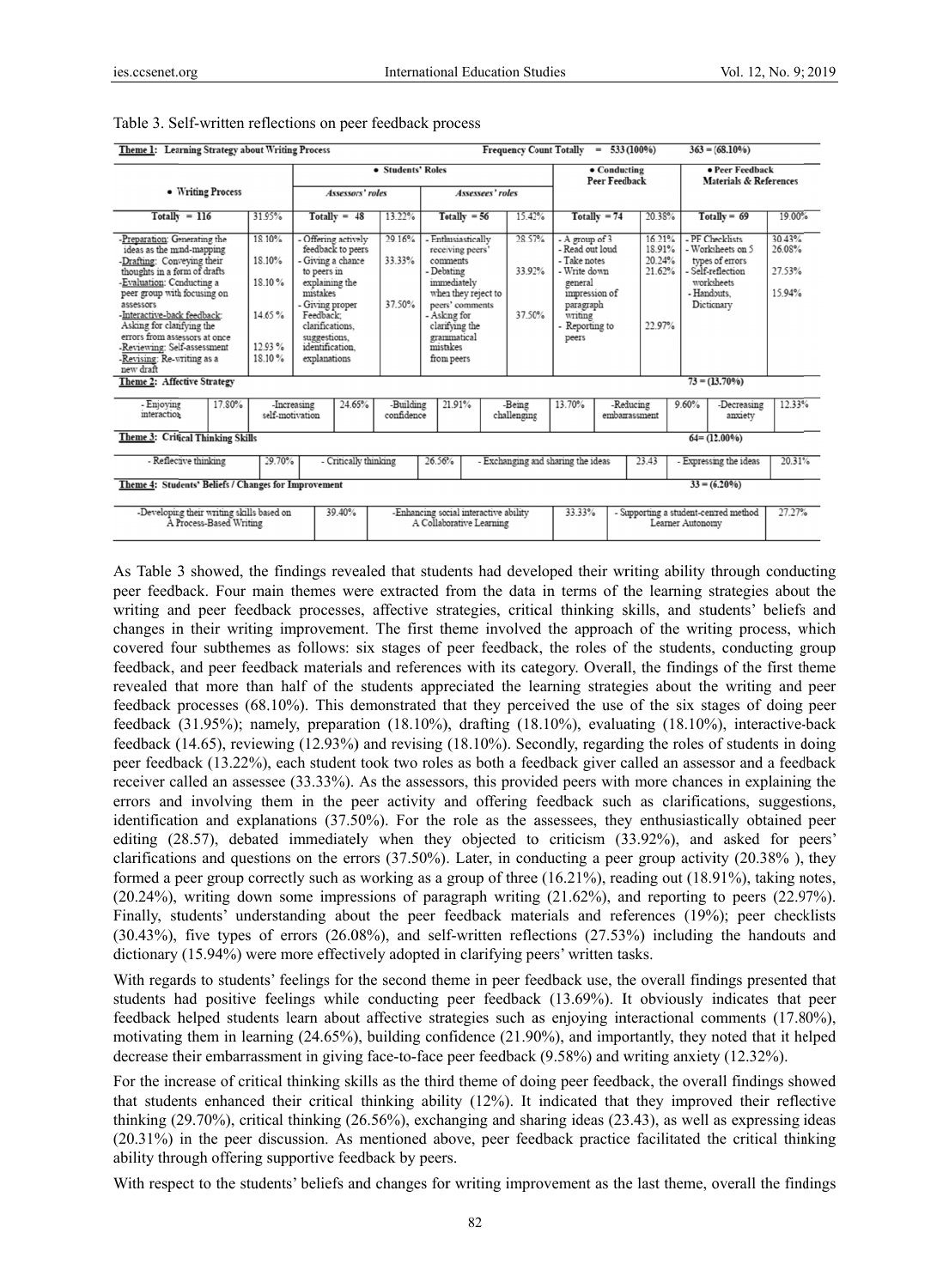averaged 6.20%. This implied that they perceived the learning strategies about process-based writing and peer feedback (39.40%), and it enhanced their social interaction ability through collaborative learning (33.33%) and supporting a student-centered classroom, and this encourages them become more autonomous learners (27.27%).

## **5. Discussion**

The study investigated the effects of peer feedback in improving students' English writing ability by using mixed-method research, an embedded experimental design. The quantitative data was used by means of a writing pretest and post-test whereas self-written reflections were qualitatively employed with obtaining a more comprehensive understanding through examining the role of the qualitative strand in mixed-method research (Creswell, 2011).

For the quantitative data, the results expressed that the writing pretest and post-test presented an improvement in students' writing ability. Overall, the findings of the categories in the writing rubrics demonstrated that there was a significant difference between the mean value of the Mechanics, Language Use, Vocabulary, Organization and Content scores compared to the pretest and post-test writing scores with the significance at  $p = 0.05$ . This indicated that students made progress on their writing ability by reducing the mistakes on each kind of error. This also corresponded to Tudor's (1996) study, which reported that students could improve their written tasks from correcting by peers. Besides, it was also in agreement with Corbin (2012)'s study, which reported the statistically significant differences between students' mean scores of the writing pretest and post-test. This apparently showed that students could develop their writing efficiency through peer feedback practice. Based on all error categories, in the writing pretest, students had a low writing efficiency at *'Fair to poor'* through improving in the aspects of the Mechanics, Language use and Content. 1) Mechanics: students made frequent errors of spelling, capitalization, paragraphing with poor handwriting, and confusing the meaning of the sentence. 2) Language use: students had the problems about creating simple, compound and complex sentences; moreover, they made frequent errors of agreement, tense, word order, run-on sentences and using parts of speech, especially pronouns and prepositions. 3) Content: students had limited English knowledge of the subject with a few major and minor support details in the compositions and inadequate development of the topic. In the aspects of Vocabulary and Organization, the findings illustrated that students had basic English knowledge of using vocabulary and organizing in the level of '*Good to average'*. 4) Vocabulary: there was a sufficient range of vocabulary, but the errors of word choice and idioms were still found in their texts 5) Organization: the main idea was quite clear; nevertheless, students still lacked the support details. In addition, it was found that students still produced text with a logical sequencing and development.

However, in the writing post-test, students significantly developed their writing skills with better improvement of all error categories. The results revealed that students were able to increase their level of writing efficiency in the use of Mechanics, Language Use and Content in the level at *'Good to average'* after the teaching course. 1) Mechanics: students created the written work by reducing the errors of spelling, paragraphing, capitalization and punctuation, and the meaning was quite clear with having better handwriting. 2) Language use: students were more skilled in using compound and complex sentences. Several errors of agreement were reduced, and using tenses and word choice were better. They were also aware of using pronouns, prepositions, and articles, as well as decreased the errors in completing the sentences. Furthermore, fragments and run-ons were occasionally found in their writing. 3) Content: students logically developed their ideas more and produced a longer text within the allocated time. The supporting details were mostly related to the main idea. In the aspects of Vocabulary and Organization*,* students developed their writing skills in these aspects at *'Good to average'* as the writing pretest presented earlier; this clearly showed that students could improve the vocabulary by increasing their mean scores. 4) Vocabulary: a diversity of vocabulary was adopted more increasingly, especially synonyms and antonyms to avoid using the same words. In addition, the sentences were found to be clear and meaningful, and the errors of word choices were reduced. 5) Organization: the main idea was clear; organizing and developing the logical sequencing were better than the writing pretest. In addition, the effect size was calculated at 1.97, which meant that the magnitude was 'large' with substantial potential to improve students' L2 writing efficiency. Therefore, peer feedback should be taken into consideration in the writing class.

With regards to the qualitative data, the results illustrated that students had positive views toward the practices and usefulness of incorporating peer feedback in a writing class. This was supported by the qualitative evidence through the self-written reflection, which noted that peer feedback was very helpful and beneficial to improve their written tasks more efficiently. This indicated that students perceived the writing and peer feedback processes, used peer feedback materials including the references more effectively, as well as took much responsibility on their roles. Moreover, it was found that the key element making them improve their compositions was influenced by the peer feedback training because it helped them appreciate the writing and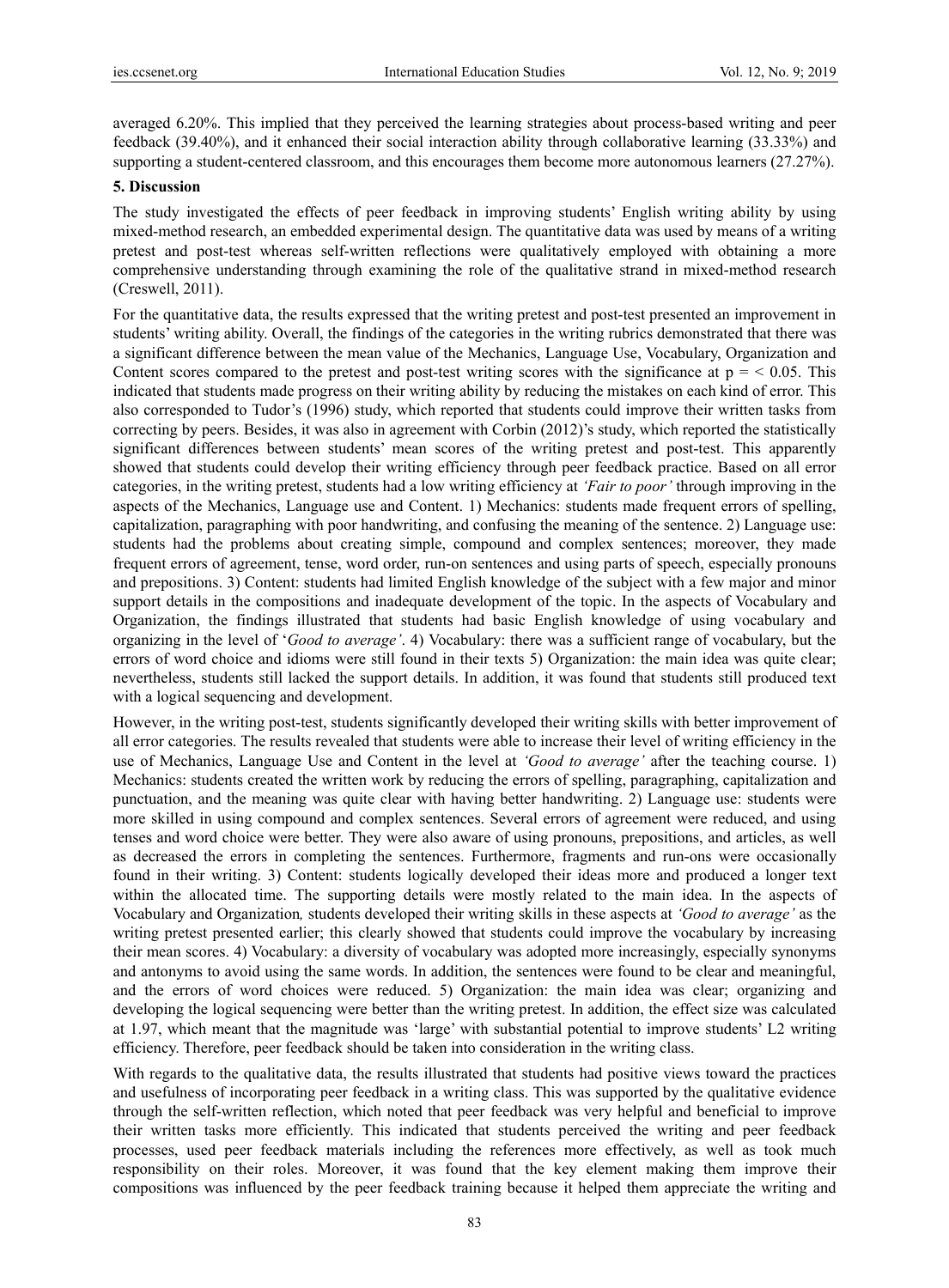peer feedback practice by going through the entire process of writing. Likewise, previous research asserted that peer feedback training had great potential in students' writing improvement (Hansen & Liu, 2005). Additionally, this corresponded to Nguyen's (2016) study, which reported that peer training affected utilizing peer feedback in revising students' written tasks and raised their writing quality. Clearly, students need to be well-trained how to provide constructive feedback. As a consequence, success in conducting peer feedback is caused by the influence of having well-managed peer training. Moreover, a student with moderate English ability noted:

*"Peer feedback was new to me, and I thought that it was rather difficult for me because I had no experience about using peer feedback before. However, I could perform it better. To conduct effective peer feedback, peer training is very crucial because I could learn about the strategies of the whole process of writing and peer feedback, the roles of the students, the use of peer feedback checklists and correcting peers' tasks by the use of correction symbols. Peer training helped me perceive a step-by-step process of writing and peer feedback." S1* 

Furthermore, the positive feelings were so imperative for students to lessen their stress and anxiety in the duration of doing peer feedback. This also raised self-motivation in engaging in the activity, and feeling the challenge of their English knowledge arising to peers in an attempt to improve their tasks. Therefore, continuous practice of conducting peer feedback would help reduce students' embarrassment, which in turn would build confidence in giving peer critiquing. Besides, this also conformed to Ferris's (1995) study that revealed students increased their self-confidence and could reinforce their critical thinking skills from reading texts provided by peers with similar written tasks. Likewise, it was also supported by Khalil's (2018) study, which proved that peer feedback motivated students to scrutinize peers' performance and engaged them in peer groups through taking personal responsibility and improving self-confidence in discussing with peers. Two students with low English proficiency mentioned:

*"I felt so nervous and anxious when I got involved in the activity because peer feedback was new to me, and I disliked writing. Nevertheless, peer feedback training helped me decrease these concerns. Practicing writing and doing peer feedback weekly made me feel so relaxed and familiar with the use of the peer feedback materials. Pressure was reduced; in contrast, I was more confident to express ideas and to criticize peers' tasks." S4* 

*"In my opinion, I lacked confidence in providing feedback because I was poor in English grammar use. I was not confident to check the mistakes, but peer training helped me learn how to provide constructive feedback on peers' tasks and to deliver my messages to the peers. Importantly, routine practice of conducting peer feedback helped me dare to correct the compositions. I think that peer group feedback stimulated me to peer critiquing. I enjoyed writing more and more." S14* 

A student with high English proficiency expressed:

*"This was my first experience about doing peer feedback. It was really challenging for me, and it motivated me in the activity. I wanted to compare my work with peers whether I was poor or good at English. Importantly, conducting peer feedback continuously increased my confidence in writing, and it made me more skillful in adopting the peer feedback materials. I enjoyed interacting with the peers." S12* 

Another factor which was related to developing students' writing efficiency was increasing critical thinking skills, as getting involved in the activity enhanced their critical thinking by means of exchanging and sharing ideas with each other; the ideas were critically and analytically refined through peer discussion. As mentioned above, getting different ideas from peers helped students to sharpen their thinking abilities, as well as share their experiences and knowledge with each other. Consequently, critical thinking skills enhanced their competence to assess their tasks and become more critical revisers, and they could expand their logical longer texts with limited time. Clearly, students made outstanding progress in the content and organization in the test, and these corresponded with Min's (2005), Cai's (2011) and Shehadeh's (2011) studies, which reported that students' L2 writing can be developed; especially in the aspects of the content and organization through peer critiquing; on the other hand, the findings of Storch's (2005) and Cho and Schunn's (2007) studies, which reported that students significantly progressed on grammatical accuracy, complexity and put on lexical aspects by leaving aside the text's organization and content. However, in the current study, one student with moderate English competence positively stated:

*"In my point of view, peer feedback provided me with more chances in expressing and sharing ideas. Furthermore, exchanging different experiences made me get new English knowledge. Moreover, discussing among the peer group members helped me think critically, and peer feedback encouraged me in a problem-solving activity. This helped me think logically and cautiously to convey information into my written drafts." S17*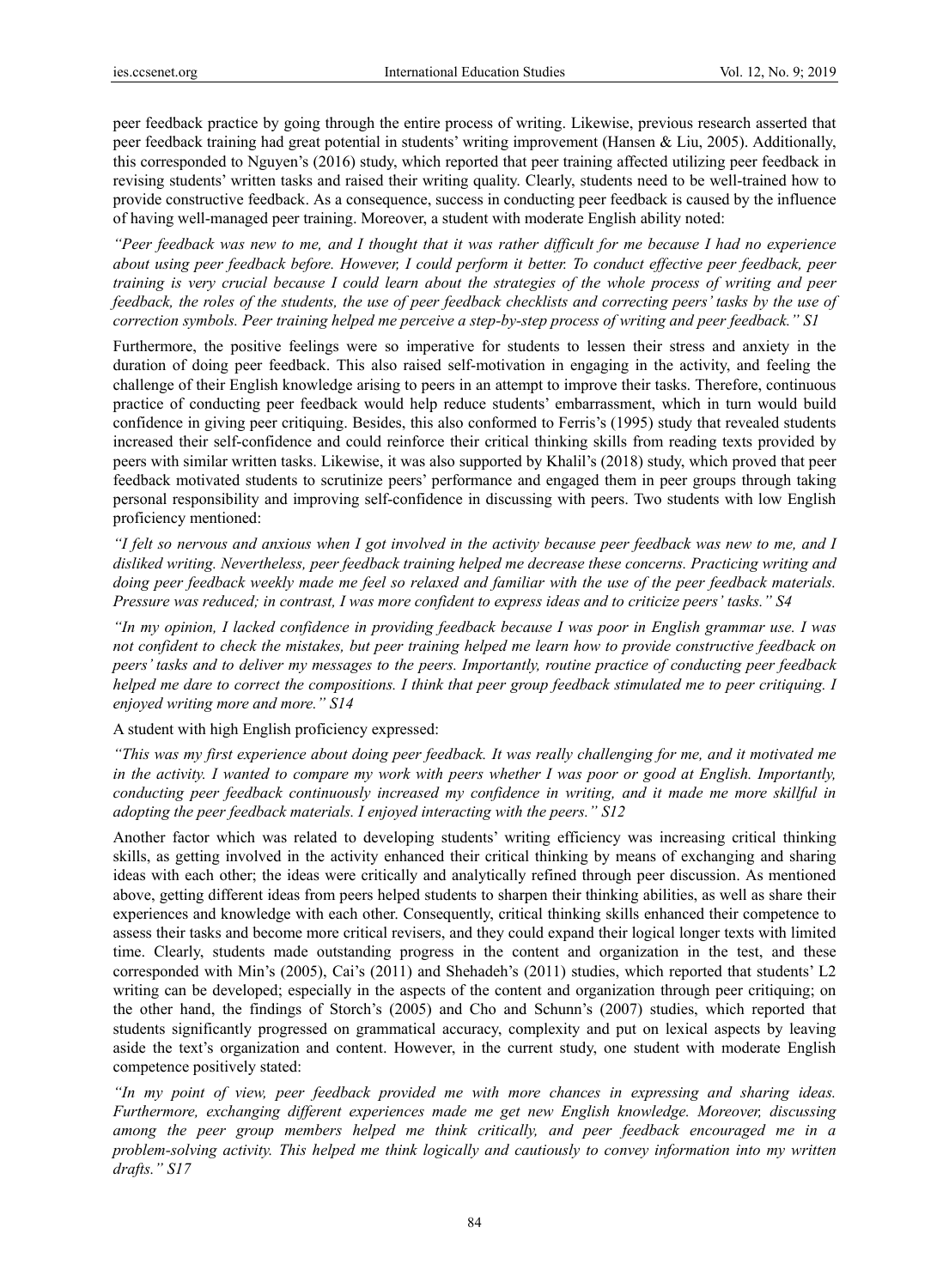Additionally, receiving feedback by peers made students learn to improve how to use grammar structure correctly, and to use punctuation and tenses on their tasks more efficiently; this also assisted them to improve their language use. They learned about new vocabulary, especially in the antonyms and synonyms to produce their written tasks to be more interesting. Moreover, they learned to avoid the common errors or notice them; spelling, capitalization, articles in improving in the mechanics. Providing feedback by peers helped students produce a paragraph with a decrease in the same mistakes which they had always made in subsequent writing tasks. This also coincided with Edge's (1989) and Makino's (1993) studies, which reported that students learned about the same mistakes that they always created by memorizing them from repetition from peers with an attempt to make their better writing tasks. However, referring to the surface changes and text-based changes, the findings displayed a majority of the students corrected the errors with the surface changes, but not meaning changes which brought new information into their tasks. In this regard, a student who had a high English ability mentioned:

*"I sometimes thought that I did not trust peer evaluation, and I needed them to explain more details on the specific grammatical errors. Anyway, I accepted that peer discussion helped me gain more various ideas, I wanted clear feedback. I preferred teachers' comments." S19* 

In a peer group activity, the role of the assessors was similar to being student teachers practicing how to provide qualified feedback on peers' tasks. In group feedback, students could switch their roles in being both a feedback giver and a feedback receiver. Written reflections after conducting peer feedback were used every week such as reviewing their experiences about the writing strategies and peer feedback process, seeing their strengths and weaknesses on their own tasks, improving their writing performance and receiving peers' reflections helped them effectively practice the whole process of writing, and they could focus on the details provided by peers to improve their writing skills more effectively in the next class. As a consequence, critical reflective thinking has become a crucial factor in teachers' professional development. This is also in agreement with Mann and Walsh's (2017, p. 11) study, which addressed that "professional development is fundamentally a social process." That meant, doing reflective thinking through group peer feedback could help students better teaching performance in the ways of reviewing their past experiences, reading, improving their writing and having their well-prepared next teaching performance as student teachers. That meant, getting reflective thinking by peers helped them see their strengths and weaknesses via self-written reflections to improve their subsequent written tasks. Additionally, peer feedback is an effective method to facilitate students' cooperative learning, boosting self-confidence, expanding interaction, reinforcing critical thinking, and constructively engaging to the activity participation (Bolling, 1994). One student with a moderate English proficiency addressed:

*"I think that the roles of the students helped me learn how to provide qualified feedback to peers' tasks and to develop my written performance. Certainly, I prepared myself in giving feedback with a well-prepared teaching performance. Moreover, I always reflected on my actions to see whether I had improved on what I did, and obtaining peers' reflections helped me to see my strengths and weaknesses as well." S8* 

With respect to students' beliefs and changes for their writing improvement as the last theme, overall students had a positive reflection upon utilizing peer feedback in a writing class. In creating their tasks, process-based writing was used more effectively, and the ideas were more logically sequenced. Self-assessment could be more correctly employed through the peer feedback checklists, and it also raised their self-awareness from evaluating their peers' tasks. In addition, the peer group activity enhanced their social interaction ability through collaborative learning. Learning and working collaboratively helped them learn how to suitably negotiate in delivering their messages to make the audiences appreciate their feedback through positive facial reactions and a clear voice. Most importantly, peer feedback supported the roles of the students; they could fully act on the critique of the tasks as evidenced in the findings of the qualitative data. However, other factors may be related to improving students' writing ability such as planning the lessons properly, practicing writing regularly and conducting peer feedback continuously. As claimed above, students enjoyed writing and became better skilled in doing peer feedback. All factors resulted in the improvement of students' English writing in the post-test. A student with moderate English efficiency noted:

*"My writing was better; I was satisfied with it. When I got the topic from the teacher, process-based writing appeared in my mind. I could generate the various ideas as mind-mapping, and discussing helped me think more logically. I could develop socially through working collaboratively and learn how to maintain the group cohesion during the interaction. Additionally, I was less reliant on the teacher and learned how to solve the problems through self-assessment. The tactics that I received from the peer feedback trainings were very beneficial." S21*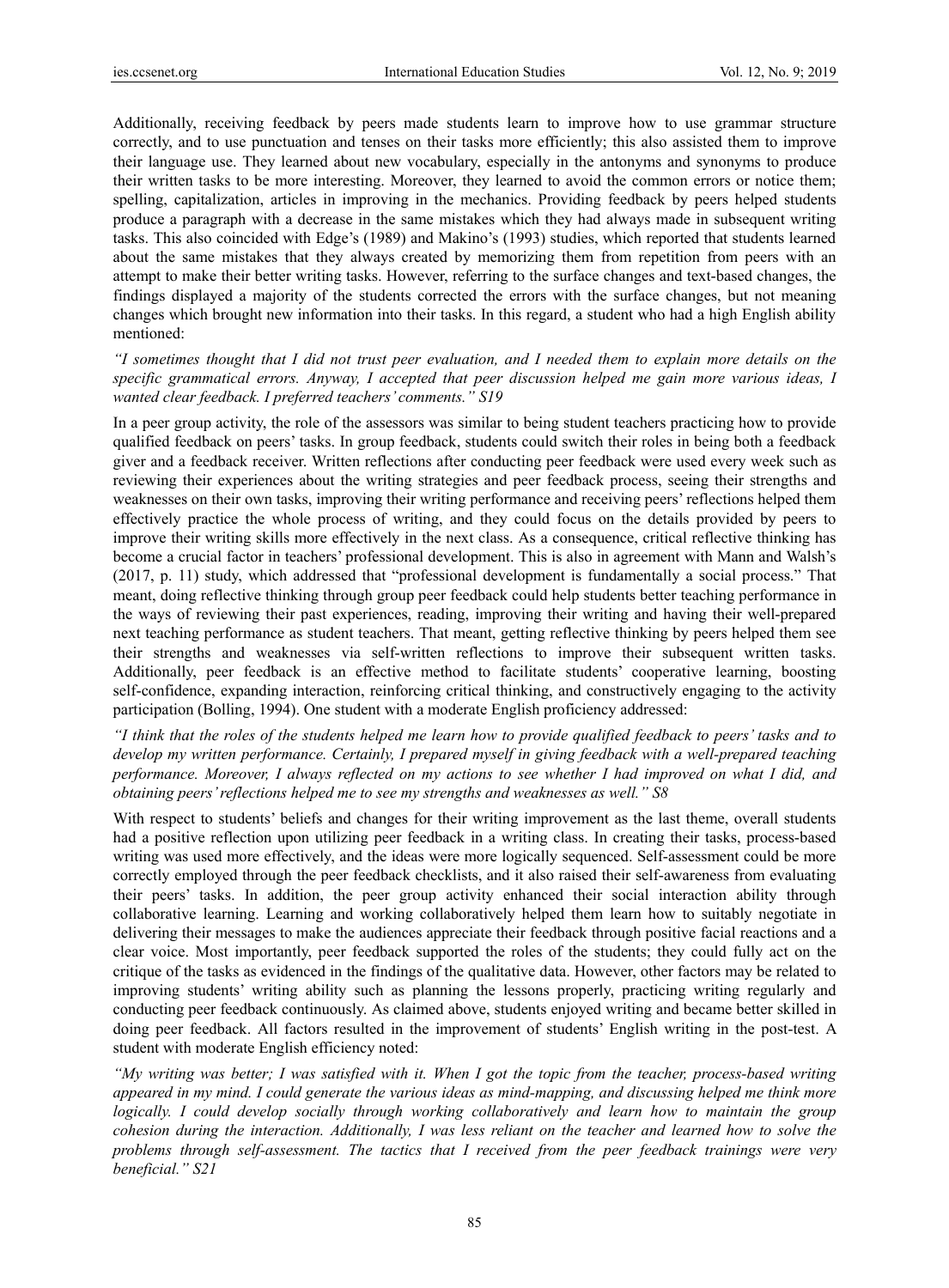# *5.1 The Disadvantages of Peer Feedback*

With regard to students' obstacles in adopting peer feedback, there were some concerns that they faced in offering feedback. 1) Absenteeism was led to the failure of the use of peer feedback. 2) Time allocation was caused by the influence of providing specific and qualified feedback, for the students were still unfamiliar with peer feedback; such as, adopting peer feedback materials, or they were not skilled in correcting the errors with making use of the five types of error codes. 3) The closeness of the group peer members apparently affected students' providing and receiving feedback on peers' tasks, and a few students accepted that it was difficult to offer feedback to unfamiliar classmates since they were afraid that their peers would reject the peer evaluation; they preferred to avoid peers' conflict or arguments. 4) The unfriendly atmosphere in the interaction sometimes occurred through showing a negative facial reaction. These were the students' learning barriers in the peer feedback session from the start.

Nevertheless, continuous practice of conducting peer feedback could reduce the obstacles. 1) The roles of students in a peer group activity built their own responsibility to conduct effective peer feedback. 2) Doing peer feedback every week advocated their learning strategies. Students became more accustomed to adopting peer feedback materials to correct the errors on the compositions. 3) Working in group feedback established a closeness of the relationship to peer group members; therefore, they dared to provide honest feedback to peers' tasks. 4) A secure and collaborative atmosphere in peer discussion was effective through their proper use of voice and language. In this study, the students learned how to negotiate and compromise to reach a consensus through maintaining group cohesion and harmony. In other words, their voice was clearer with an appreciative volume to the audiences. In addition, among peer group members, it was more effectively conducted through their positive reactions and their willingness in giving and obtaining feedback. Accordingly, it ought to be noted that students could eliminate these problems to conduct peer feedback more effectively. More specifically, it corresponded with Grabe and Kaplan's (1996, p. 379) study, which addressed that peer feedback process enhanced students 'learning together', and it also helped students realize of how to use language for responding to others' written tasks. Moreover, peer feedback is a cooperative and collaborative learning activity reinforcing students to develop intrinsic motivation physically and mentally in learning by means of sharing information and their effort to achieve their tasks, develop trust with their peers, and to be responsible for their roles in participating in the activity (Frey & Fisher, 2010; Olsen & Kagan, 1992; Oxford, 1997; K. Williams & C. Williams, 2012, cited in Kunwongse, 2013). As a consequence, incorporating peer feedback continually changed students' behavior into learning motivation in the writing class.

Although the efficacy of conducting peer feedback in L2 writing class remains argumentative among researchers, especially in EFL students with limited English competence as well as their preference of teachers' comments, increasing their writing competence through peer feedback practice resulted in the desired outcomes. This also demonstrated that peer feedback was so supportive and beneficial to all of the students even the students with a low English efficiency (Berg, 1999, cited in Wanchid, 2009). Moreover, this study also supported the advantages of using peer feedback of which many researchers had considered in L2 writing classes (Liu & Hansen, 2002; Swain, 2006; Yu & Lee, 2016; Zhu & Mitchell, 2012).

In addition, students would be able to extend the practices and usefulness of learning strategies via peer feedback to listening, speaking and reading skills, or other relevant fields. Nevertheless, for further recommendations, peer feedback should be conducted in the semester of an EFL tertiary writing class to strengthen the findings, and more importantly, the numbers of the subjects should be cautiously taken into account in the issue of generalization.

## **6. Conclusion and Implications**

The study aimed at developing students' English writing ability through peer feedback in a tertiary writing class. The results revealed that students improved their writing efficiency by having positive reflections toward peer feedback. This also motivated students to participate in the activity. Students' enjoyment in the process results in an effective product. In order for peer feedback to be effective, training is a crucial factor which enables students to improve their written performance with better grammar use. Additionally, written reflection helps them realize the fruitful advantages of adopting peer feedback, perceiving the writing process, developing affective strategies, enhancing reflective thinking and critical thinking skills, as well as reinforcing the ability of social interaction. Furthermore, it promotes language learner autonomy to write more frequently and accurately.

In addition, the findings provided pedagogical implications in an L2 writing class. 1) Peer feedback is an effective pedagogical tool, which can be adopted to the EFL/ESL writing contexts with an attempt to strengthen self-reliant students in supporting the learner-centered approach in the ways of permitting students to learn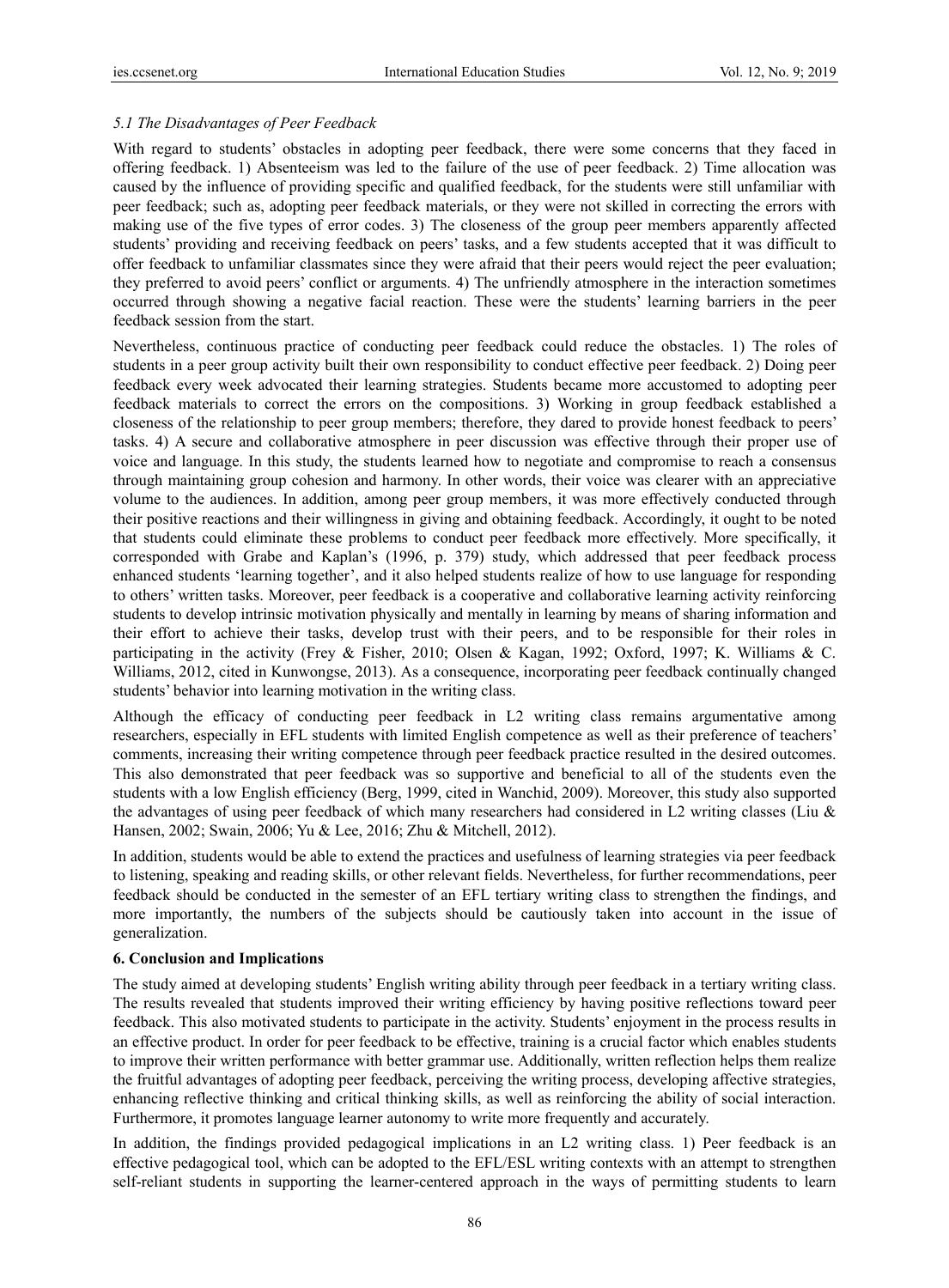together and to develop socially and intellectually through peer group feedback; therefore, teachers can simultaneously encourage students to work independently through appropriate strategies by adopting the peer feedback materials. 2) Peer feedback strongly recommends that having well-managed training of peer feedback influences conducting peer feedback effectively, and peer feedback is considered as one of the motivational teaching materials, which is well-matched to the necessities of students to improve their writing skills and corresponds to a student-centered method, However, designing the lesson plans should be taken into account the students who are inexperienced about conducting peer feedback, and this could help teachers design the materials or activities of how to inspire students to participate in the activity. 3) The teaching of writing would succeed if students adopt peer feedback followed by teachers' comments and their written reflections. 4) The findings confirmed that the use of a well-structured collaborative activity through effective peer feedback resulted in an improvement in writing, and this was in relation to students' cultural background as well as their language use. 5) The results of this study were beneficial for testing students' language, so writing teachers could evaluate students in a collaborative peer activity in the duration of the semester instead of conducting unnecessary tests. As aforementioned, peer feedback ought to be implemented in an L2 writing class.

#### **References**

- Austria, M. A. B. (2017). Peer Response as an Effective Writing Strategy. *International Journal of Progressive Education, 13*(2), 95-104.
- Berg, E. (1999). Preparing ESL students for peer response. *TESOL Journal, 8*, 20-25.
- Bolling, A. (1994). Using group journals to improve writing and comprehension. *Journal on Excellence in College Teaching, 5*(1), 47-55.
- Brusa, M., & Harutyunyan, L. (2019). Peer review: A tool to enhance the quality of academic written productions. *English Language Teaching, 12*(5). https://doi.org/10.5539/elt.v12n5p30
- Cai, J. (2011). A contrastive study of on line peer feedback and online teacher feedback in teaching English writing to college students. *Foreign Language World, 134*(2), 65-72.
- Chen, P., & Lin, Y. (2008). *The effect of peer-review and teacher-review in young NNS learners' guided writing instruction*. Retrieved from http://ord.npue.edu.tw/ezcatfiles/b008/img/img/1300/E32- 10.pdf
- Cho, K., & Schunn, C. D. (2007). Scaffolded writing and rewriting in the discipline: A web-based reciprocal peer review system. *Computers & Education, 48*, 409-426. https://doi.org/10.1016/j.compedu.2005.02.004
- Cohen, J. (1988). *Statistical power analysis for the behavioral sciences* (2nd ed.). Hillsdale, NJ: Lawrence Earlbaum Associates.
- Corbin, B. (2012). *Improving L2 Peer Feedback*. Retrieved from https://www.Bryancorbin.Net/2012/Improving-L2-P
- Creswell, J. W. (2011). Controversies in Mixed Methods Research. In N. Denzin, & Y. S. Lincoln (Eds.), *The Sage Handbook of Qualitative Research* (4th ed., pp. 269-283). Thousand Oaks, CA: Sage Publications.
- Edge, J. (1989). *Mistakes and correction*. London: Longman.
- Farrah, M. (2012). The impact of peer feedback on improving the writing skills among Hebron University students. *An-Najah University Journal for Research, 26*(1), 179-210
- Ferris, D. (1995). Students reactions to teacher response in multiple draft composition classrooms. *TESOL Quarterly, 29*, 33-53. https://doi.org/10.2307/3587804
- Ferris, D. (2002). *Treatment of error in second language student writing*. Ann Arbor, MI: University of Michigan Press.
- Flower, L. (1979). Writer-Based Prose. A Cognitive Basis for Problems in Writing. *College English, 41*(1), 19-37. https://doi.org/10.2307/376357
- Flower, L. S., & Hayes, J. R. (1981). A cognitive process theory of writing. *College Composition and Communication, 32*, 365-387. https://doi.org/10.2307/356600
- Frey, N., & Fisher, D. (2010). Motivation Requires a Meaningful Task. *English Journal, 100*(1), 30-36.
- Grabe, W., & Kaplan, R. B. (1996). *Theory & practice of writing*. London: Pearson Education.
- Graham, S. (2010). Teaching writing. In P. Hogan (Ed.), *Cambridge encyclopedia of language sciences* (pp. 848-851). Cambridge, UK: Cambridge University Press.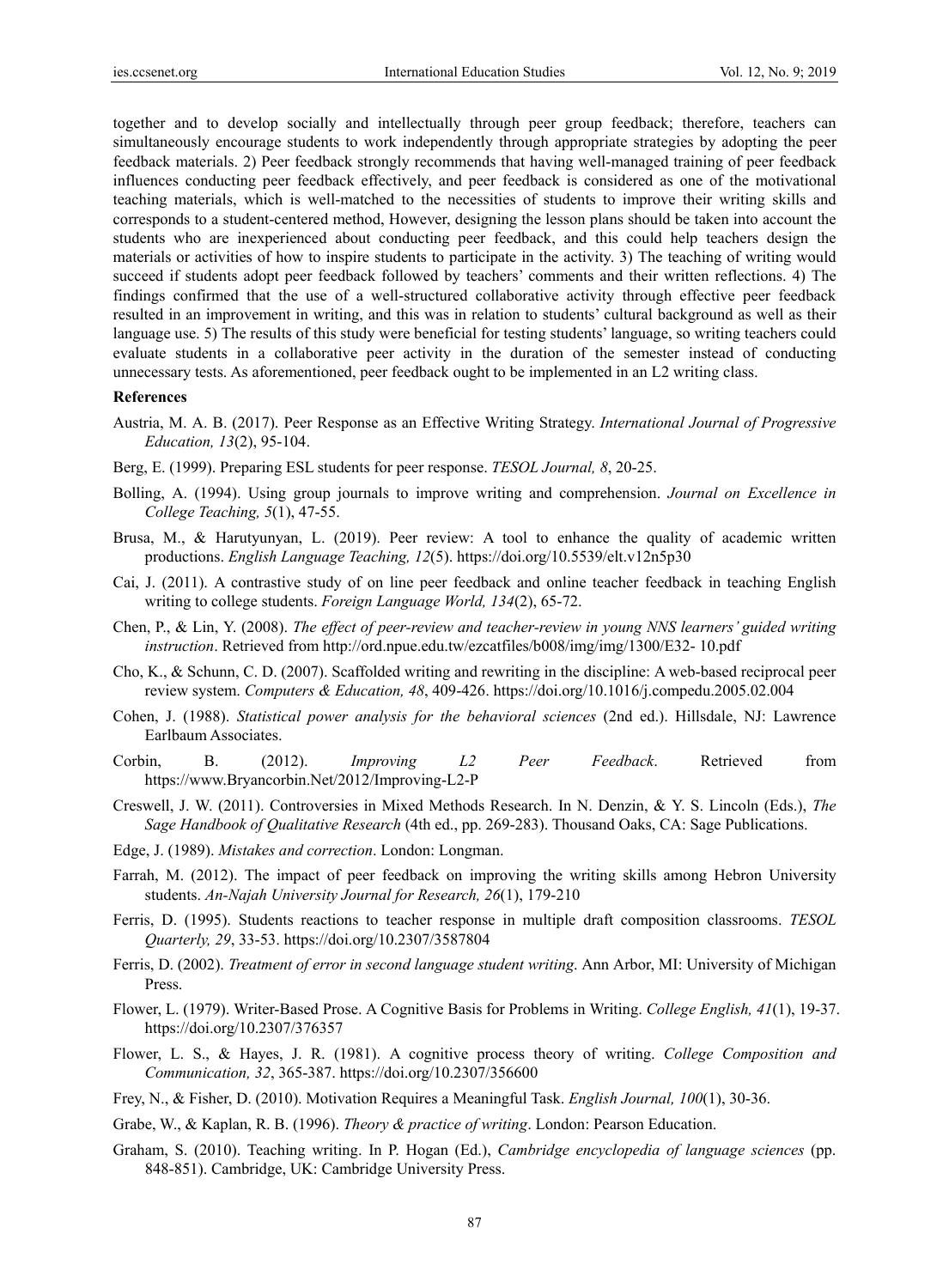- Hansen, J. G., & Liu, J. (2005). Guiding principles for effective peer response. *ELT Journal, 59*(1), 31-38. https://doi.org/10.1093/elt/cci004
- Haswell, R. (2005). Researching Teacher Evaluation of Second Language Writing. In T. Silva, & P. K. Matsuda (Eds.), *Second Language Writing Research: Perspectives on the Process of Knowledge Construction* (pp. 105-120). London: Lawrence Erlbaum Associates.
- Hirose, K. (2008). *Cooperative learning in English writing instruction through peer feedback*. Retrieved from https://jasce.jp/conf05/hirosepaper.doc
- Hu, G. (2005). Using peer review with Chinese ESL student writers. *Language Teaching Research, 9*(3), 321-342. https://doi.org/10.1191/1362168805lr169oa
- Hyland, K., & Hyland, F. (2006).Feedback on second language students' writing. *Lang. Teach., 39*, 77-95. https://doi.org/10.1017/S0261444806003399
- Jacobs, H. L. (1981). *Testing ESL Composition: A Practical Approach. English Composition Program*. Newbury House Publishers, Inc., Rowley, MA 01969.
- Keh, C. L. (1990). Feedback in the writing process: A model and methods for implementation. *ELT Journal, 44*(4), 294-304. https://doi.org/10.1093/elt/44.4.294
- Khalil, E. (2018). The efficacy of peer feedback in Turkish EFL students' writing performance. *Journal of Literature and Art Studies, 8*(6), 920-931. https://doi.org/10.17265/2159-5836/2018.06.011.
- Kim, M. (2005). *Peer Assessment as a Learning Method. The Effects of the Assessor and Assessee's Role on Metacognitive Awareness, Performance, and Attitude*.
- Koka, A., & Hein, V. (2006). Perceptions of teachers' general and informational feedback and intrinsic motivation in physical education: two-year effects. *Perceptual and Motor Skills, 103*, 321e332. https://doi.org/10.2466/PMS.103.6.321-332
- Kunwongse, S. (2013). Peer Feedback, Benefits and Drawbacks. *Thammasat Review, Special Issue*, 2013.
- Lam, R. (2010). A peer review training workshop: Coaching students to give and evaluate peer feedback. *TESL Canada Journal, 27*(2), 114-127. https://doi.org/10.18806/tesl.v27i2.1052
- Lei, Z. (2017). Salience of student written feedback by peer-revision in EFL writing class. *English Language Teaching, 10*(12), 151-157. https://doi.org/10.5539/elt.v10n12p151
- Leki, I. (1991). The preference of ESL students for error correction in college-level writing classes. *Foreign Language Annals, 24*, 203-218. https://doi.org/10.1111/j.1944-9720.1991.tb00464.x
- Liu, J., & Hansen, J. (2002). *Peer response in second language writing classrooms*. Ann Arbor, MI: University of Michigan Press. https://doi.org/10.3998/mpub.8952
- Liu, N. F., & Carless, D. (2006). Peer feedback: The learning element of peer assessment. *Teaching in Higher Education, 11*(3), 279-290. https://doi.org/10.1080/13562510600680582
- Lu, J., & Law, N. (2012). Online Peer Assessment: Effects of Cognitive and Affective Feedback. *Instructional Science: An International Journal of the Learning Sciences, 40*(2), 257-275. https://doi.org/10.1007/s11251-011-9177-2
- Makino, T.-Y. (1993). Learner self-correction in EFL written compositions. *ELT Journal, 47*(1), 337-341. https://doi.org/10.1093/elt/47.4.337
- Mangelsdorf, K. (1992). Peer reviews in the ESL composition classrooms: What do the students think? *ELT Journal, 46*(3), 274-284. https://doi.org/10.1093/elt/46.3.274
- Mann, S., & Walsh, S. (2017). *Reflective Practice in English Language Teaching: Research-Based Principles and Practices*. New York: Routledge. https://doi.org/10.4324/9781315733395
- Min, H. T. (2005). Training students to become successful peer reviewers. *System, 33*(2), 293-308. https://doi.org/10.1016/j.system.2004.11.003
- Min, H. T. (2016). Effect of teacher modeling and feedback on EFL students' peer review skills in peer review training. *Journal of Second Language Writing, 31*, 43-57. https://doi.org/10.1016/j.jslw.2016.01.004
- Morgan, S. (2002). Peer Review. *English Teaching Professional, 38*, 29-30.
- Nguyen, H, T. (2016). Peer Feedback Practice in EFL Tertiary Writing Classes. *English Language Teaching, 9*(6), 76-91. https://doi.org/10.5539/elt.v9n6p76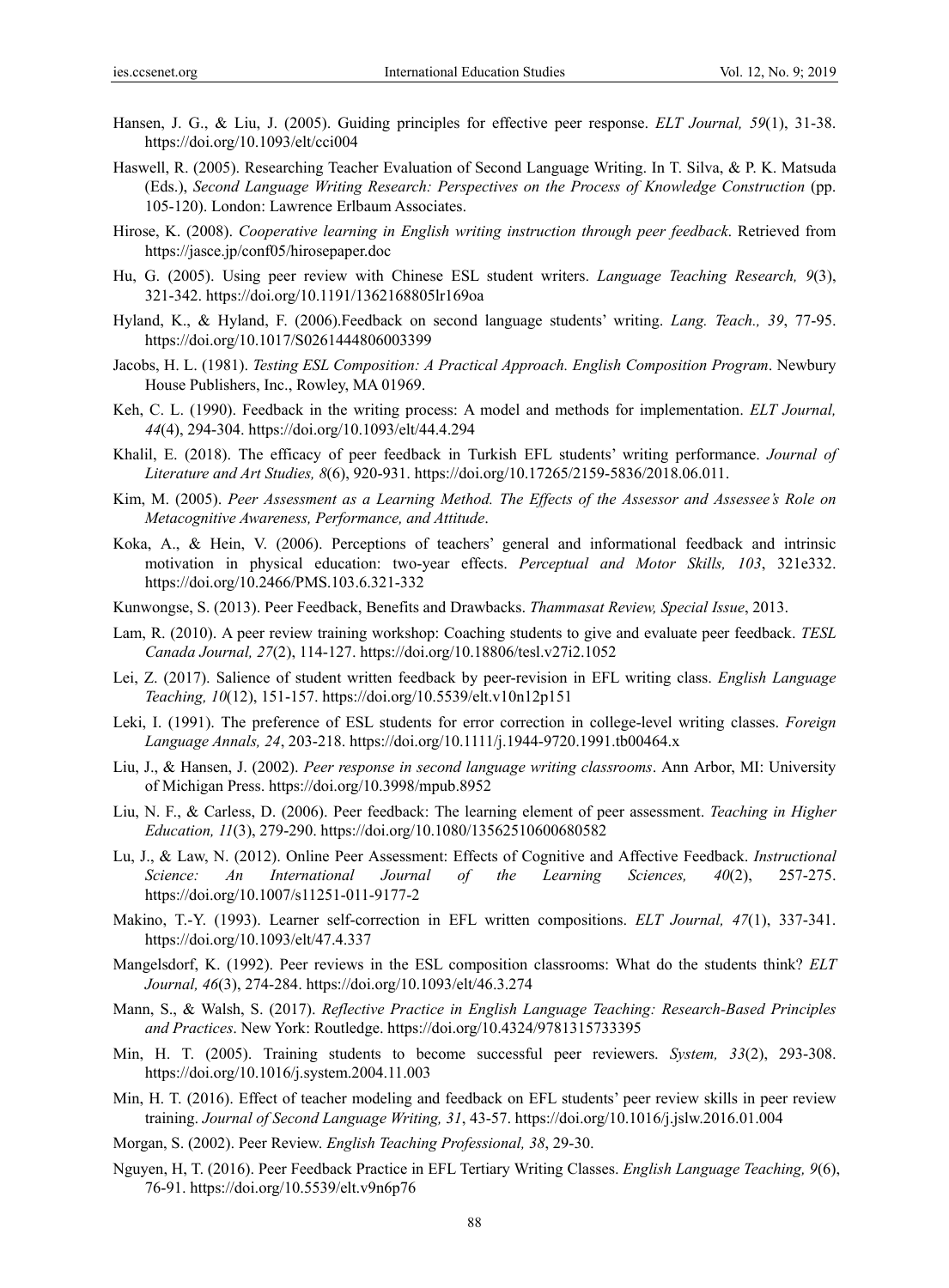- Nguyen, T. T. L. (2019). Implementing peer-feedback in paragraph-writing classes at a Thai university. In S. M. Anwaruddin (Ed.), *Knowledge mobilization in TESOL: Connecting research and practice* (1st ed., pp. 30-42). Leiden, The Netherlands: Brill. https://doi.org/10.1163/9789004392472\_003
- Olsen, R., & Kagan, S. (1992). About cooperative learning. In C. Kessler (Ed.), *Cooperative Language Learning: A teacher's Resource Book* (pp. 1-30). Englewood Cliffs, NJ: Prentice Hall.
- Orsmond, P., Maw, S. J., Park. R. J., Gomez, S., & Crook, C. A. (2013). Moving feedback forward: Theory to practice. *Assessment & Evaluation in Higher Education, 38*(2), 240-252. https://doi.org/10.1080/02602938.2011.625472
- Oxford, R. L. (1997). Cooperative learning, collaborative learning, and interaction: Three communicative strands in the language classroom. *The Modern Language Journal, 81*(4), 443-456. https://doi.org/10.1111/j.1540-4781.1997.tb05510.x
- Pallant, J. (2001). *SPSS Survival Manual: A step by step guide to data analysis using SPSS for Windows* (Version 10).
- Reynolds, A. (2009). Why Every Student Needs Critical Friends. *Educational Leadership, 67*(3), 54-57.
- Rollinson, P. (2005). Using peer feedback in the ESL writing class. *ELT Journal, 59*(1), 23-30. https://doi.org/10.1093/elt/cci003
- Rovinelli, R. J., & Hambleton, R. K. (1977). On the use of content specialists in the assessment of criterion-referenced test item validity. *Dutch Journal of Educational Research, 2*, 49-60.
- Shehadeh, A. (2011). Effects and student perception of collaborative writing in L2. *Journal of second language writing in L2, 20*(4), 286-305. https://doi.org/10.1016/j.jslw.2011.05.010
- Speck, B.W. (2000). *Grading students' classroom writing: Issues and strategie*s (ASHE-ERIC Higher Education Report Vol. 27, No. 3). Washington, DC: The George Washington University, Graduate School of Education and Human Development).
- Storch, N. (2005). Collaborative writing; Product, process, and students' reflections. *Journal of Second Language Writing, 14*(3), 153-173. https://doi.org/10.1016/j.jslw.2005.05.002
- Swain, M. (2006). Language agency and collaboration in advanced language proficiency. In H. Byrnes (Ed.), *Advanced Language Learning: The contribution of Holliday and Vygosky*. New York: Continuum, 95-108.
- Tang, G. M., & Tithecott, J. (1999). Peer response in ESL writing. *TESL CANADA JOURNAL, 16*, 20-38. https://doi.org/10.18806/tesl.v16i2.716
- Torwong, P. (2003). *Peer Response Technique: A Proposed Model for EFL Writing* (Unpublished PhD. dissertation). Suranaree University of Technology.
- Tosuncuoglu, I. (2019). Reflective learning views of students, Teachers and Instructors: A mixed-methods study. *English Language Teaching, 12*(3), 200-2013. https://doi.org/10.5539/elt.v12n3p200
- Tsui, A. B. M., & Ng, M. (2000). Do secondary L2 writers benefit from peer comments? *Journal of Second Language Writing, 9*(2), 147-170. https://doi.org/10.1016/S1060-3743(00)00022-9
- Tudor, I. (1996). *Learner-centeredness as a Language Education*. Cambridge: Cambridge University Press.
- Van Zundert, M., Sluijsmans, D., & Van Merriënboer, J. (2010). Effective peer assessment processes: Research findings and future directions. *Learning and Instruction, 20*, 270-279. https://doi.org/10.1016/j.learninstruc.2009.08.004
- Wanchid, R (2009). *The Effects of Using Peer Feedback through Email with Students of Limited English Proficiency in an EFL writing class*. An international conference on language, Penang, Malaysia, 27-28 May, 2009.
- White, A. S., & Caminero, R. (1995). Using process writing as a learning tool in the foreign language class. *The Canadian Modern Language Review, 51*(2), 323-329. https://doi.org/10.3138/cmlr.51.2.323
- White, R., & Arndt, V. (1991). *Process writing*. London: Longman.
- Williams, K., & Williams, C. (2012). *Five key ingredients for improving student motivation Research in Higher Education Journal*. Retrieved from ttp://www.aabri.com/manuscripts/11834.pdf
- Yu, S., & Lee, I. (2016). Peer feedback in second language writing (2005–2014). *Language Teaching, 49*(4), 461-493. https://doi.org/10.1017/S0261444816000161